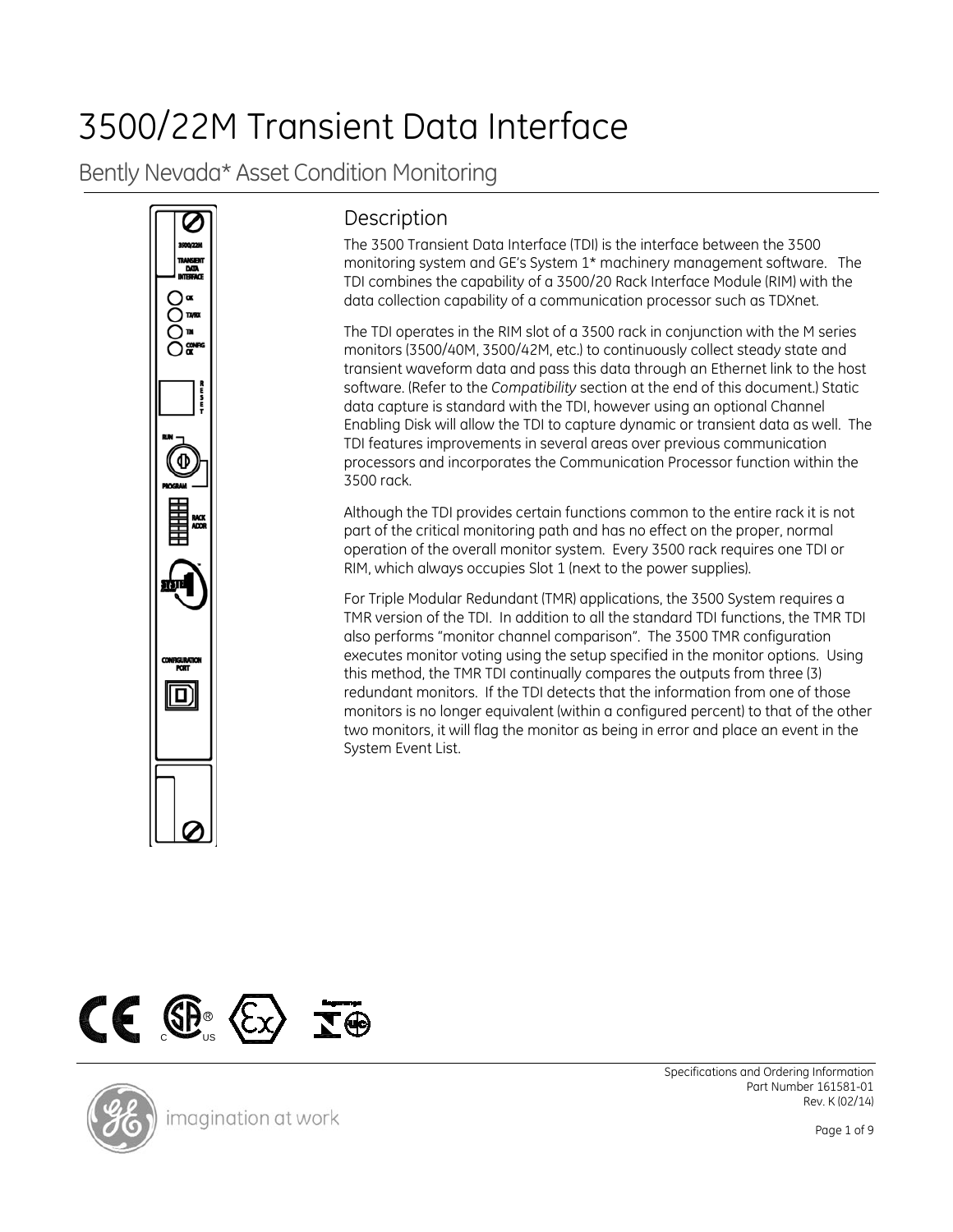#### **Specifications Inputs Power Consumption** 10.5 Watts **Data** *Front panel:* 115.2 kbaud maximum RS232 serial communications *10Base-T / 100Base-TX I/O:* 10Base-T or 100Base-TX Ethernet, autosensing *100Base-FX I/O:* 100Base-FX Fiber-Optic Ethernet **Outputs Front Panel LEDs** *OK LED:* Indicates when the 3500/22M is operating properly *TX/RX LED:* Indicates when the 3500/22M is communicating with the other modules in the rack. *TM LED:* Indicates when the 3500 rack is in Trip Multiply mode. *CONFIG OK LED:* Indicates that the 3500 rack has a valid configuration. **I/O Module OK Relay:** Relay to indicate when the 3500 rack is operating normally or when a fault has been detected within the rack. User can select either an "OPEN" or "CLOSED" contact to annunciate a NOT OK condition. This relay always operates as "Normally Energized". *OK Relay:* Rated to 5A @ 24 Vdc/120 Vac, 120 Watts/600 VA Switched Power. *Normally closed contacts:* Arc suppressors are provided. **Controls Front Panel** *Rack reset button:* Clears latched alarms and Timed OK Channel Defeat in the rack. Performs same function as "Rack Reset" contact on I/O module. *Address switch:* Used to set the rack address: 127 possible addresses. *Configuration Keylock:* Used to place 3500 rack in either "RUN" mode or "PROGRAM" mode. RUN mode allows for normal operation of the rack and locks out configuration changes. PROGAM mode allows for normal operation of the rack and also allows for local or remote rack configuration. The key can be removed from the rack in either position, allowing the switch to remain in either the RUN or PROGRAM position. Locking the switch in the RUN position allows you to restrict unauthorized rack reconfiguration. Locking the switch in PROGRAM position allows remote reconfiguration of a rack at any time. **I/O Module System Contacts** *Trip Multiply: Description:* Used to place 3500 rack in Trip Multiply.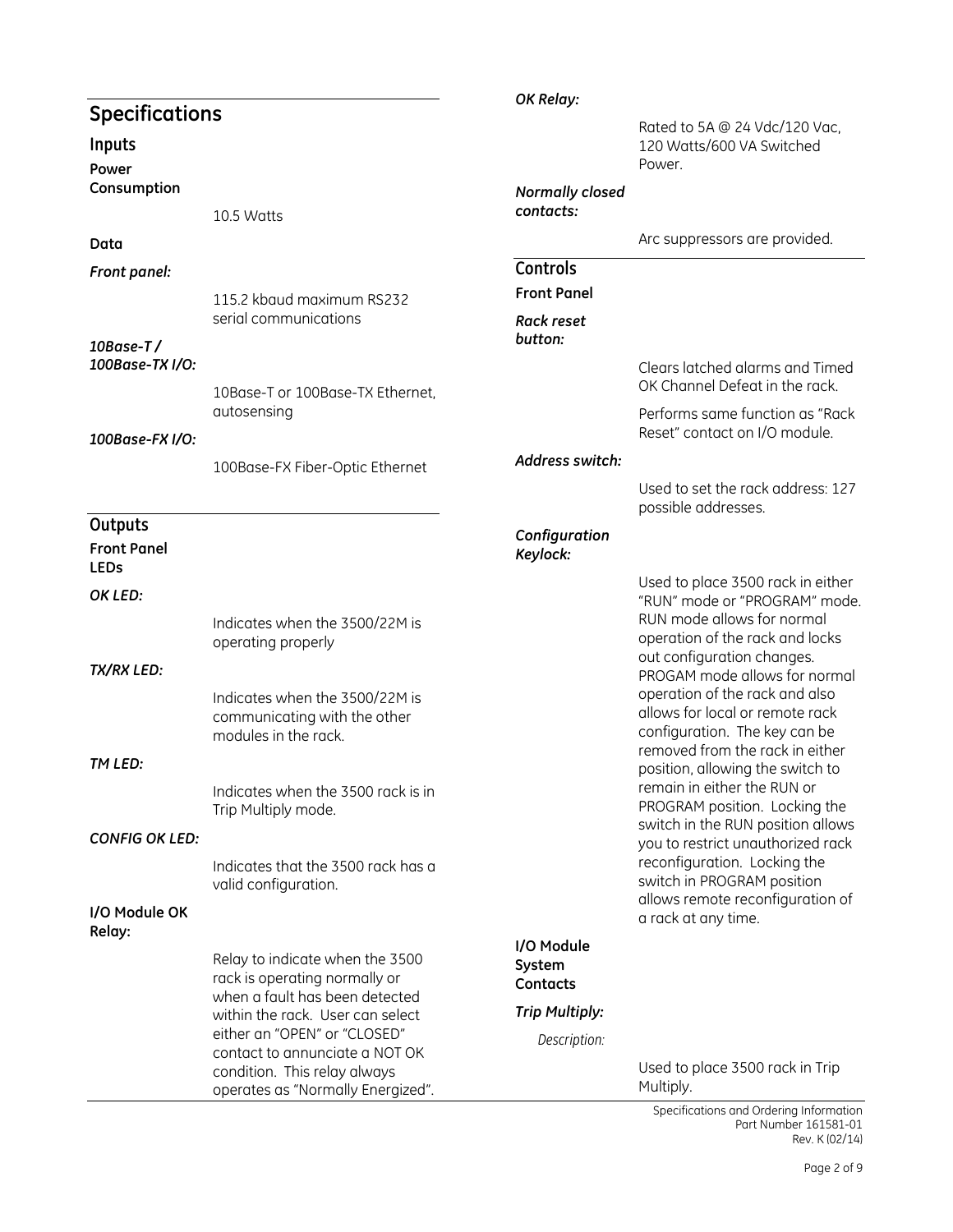| Keyphasor*             |                                                              |                          |
|------------------------|--------------------------------------------------------------|--------------------------|
| <b>Data Collection</b> |                                                              |                          |
|                        | <1 mAdc, Dry Contact to Common                               |                          |
| Current:               |                                                              |                          |
| Maximum                |                                                              |                          |
|                        | Used to clear latched alarms and<br>Timed OK Channel Defeat. |                          |
| Description:           |                                                              |                          |
| <b>Rack Reset:</b>     |                                                              |                          |
| Current:               | <1 mAdc, Dry Contact to Common                               | Alarm Data<br>Collection |
| Maximum                |                                                              |                          |
|                        | Used to inhibit all alarms in the<br>3500 rack               |                          |
| Description:           |                                                              |                          |
| Alarm Inhibit:         |                                                              |                          |
|                        | <1 mAdc, Dry Contact to Common                               |                          |
| Maximum<br>Current:    |                                                              |                          |
|                        |                                                              |                          |

- **Inputs:**
- Supports the four 3500 system Keyphasor signals. The speed range support is based on the number of dynamic channels enabled:

| Number of<br>Channels | Minimum Speed | Maximum Speed |
|-----------------------|---------------|---------------|
| 1 to 16               | 1 rpm         | 100,000 rpm   |
| 17 to 24              | 1 rpm         | 60,000 rpm    |
| 25 to 48              | 1 rpm         | 30,000 rpm    |

Supports multiple events per revolution speed inputs up to 20 kHz.

**Startup / Coastdown Data**

- Data collected from speed and time intervals.
- Increasing and decreasing speed interval independently programmable.
- Initiation of transient data collection based on detecting the machine speed within one of two programmable windows.
- The number of transient events that can be collected is only limited by the available memory in the module.
- Pre- and post-alarm data.
- 1 second of static values collected for 10 minutes before the event and 1 minute after the event.
- 100 ms static values collected for 20 seconds before the event and 10 seconds after the event.
- 2.5 minutes of waveform data at 10-second intervals before the alarm and 1 minute collected at 10 second intervals after the alarm.

#### **Static Values Data**

**Waveform Sampling**

- TDI will collect the static values including the values measured by the monitors.
- TDI provides four nX static values for each point. Amplitude and phase are returned for each of the values.
- Collection of waveforms for 48 channels.
- DC-coupled waveforms.
- Simultaneous Synchronous and Asynchronous data sampled during all operational modes
- User-configurable Synchronous waveform sampling rates: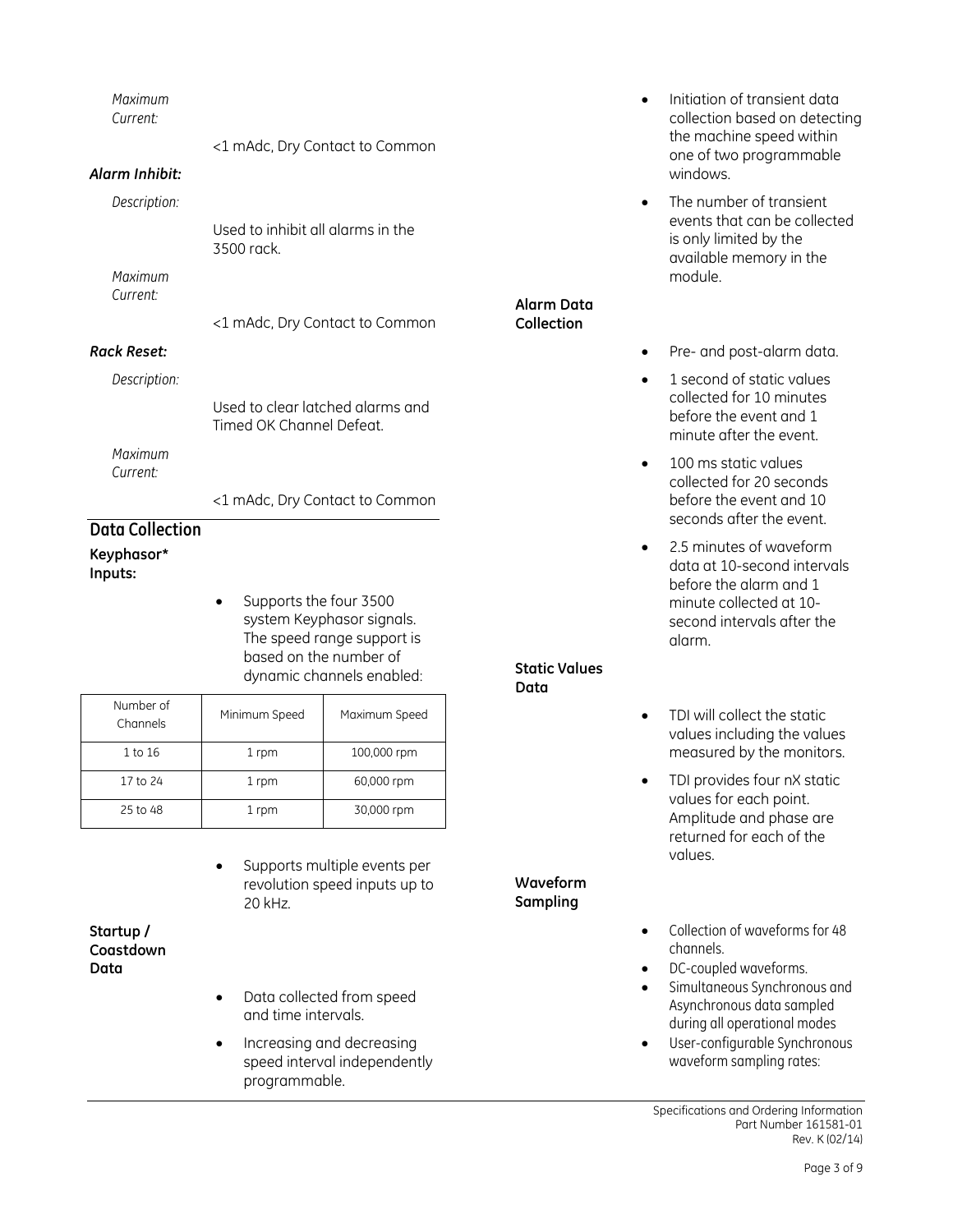| - 1024 samples/rev for 2<br>revolutions,                                                                                                        | full spectrums the channels<br>must be within a monitor<br>channel pair (30 kHz           |
|-------------------------------------------------------------------------------------------------------------------------------------------------|-------------------------------------------------------------------------------------------|
| - 720 samples/rev for 2<br>revolutions.                                                                                                         | frequency span data will not<br>be phase correlated between<br>channel pairs).            |
| - 512 samples/rev for 4<br>revolutions,                                                                                                         | Communications                                                                            |
| - 360 samples/rev for 4<br>revolutions.                                                                                                         | Protocols<br><b>BN Host</b>                                                               |
| - 256 samples/rev for 8<br>revolutions,                                                                                                         | Protocol:<br>Communication with 3500                                                      |
| - 128 samples/rev for 16<br>revolutions.                                                                                                        | Configuration Software, 3500<br>Data Acquisition Software, and<br>3500 Display Software.  |
| - 64 samples/rev for 32<br>revolutions,                                                                                                         | <b>BN TDI Protocol:</b>                                                                   |
| - 32 samples/rev fro 64<br>revolutions, and                                                                                                     | Communication with GE's System<br>1* Asset Management and Data<br>Collection Software.    |
| - 16 samples/rev for 128<br>revolutions.                                                                                                        | <b>Front Panel</b>                                                                        |
| Asynchronous data sampled<br>to support an 800-line<br>spectrum at the following<br>frequency spans:                                            | <b>Communications:</b><br><b>RS232</b><br>Protocol<br>Supported:                          |
| $-10$ Hz,                                                                                                                                       | <b>BN Host Protocol.</b>                                                                  |
| $-20$ Hz.                                                                                                                                       | <b>Baud Rate:</b>                                                                         |
| - 50 Hz,                                                                                                                                        | 115.2 kbaud maximum (auto-                                                                |
| $-100$ Hz,                                                                                                                                      | baud capable)                                                                             |
| $-200$ Hz,                                                                                                                                      | Cable Length:                                                                             |
| $-500$ Hz,                                                                                                                                      | USB Cable Length: 5 meters (16.4                                                          |
| 1000 Hz,                                                                                                                                        | ft) maximum. A 3 meter (9.8 ft)<br>cable is included with the 3500                        |
| $-2000$ Hz,                                                                                                                                     | rack.                                                                                     |
| $-5000$ Hz,                                                                                                                                     | Connector:                                                                                |
| $-10$ kHz,                                                                                                                                      | USB-B                                                                                     |
| $-20$ kHz, and                                                                                                                                  | 10Base-T/                                                                                 |
| - 30 kHz.                                                                                                                                       | 100Base-TX<br>Ethernet I/O                                                                |
| Asynchronous data is anti-<br>alias filtered.                                                                                                   | <b>Communications:</b>                                                                    |
| Channel Pairs for providing<br>Orbit or synchronous full<br>spectrum presentations can<br>be split among multiple<br>monitors. For asynchronous | Ethernet, 10Base-T and<br>100Base-TX. Conforms to<br>IEEE802.3.<br>Protocol<br>Supported: |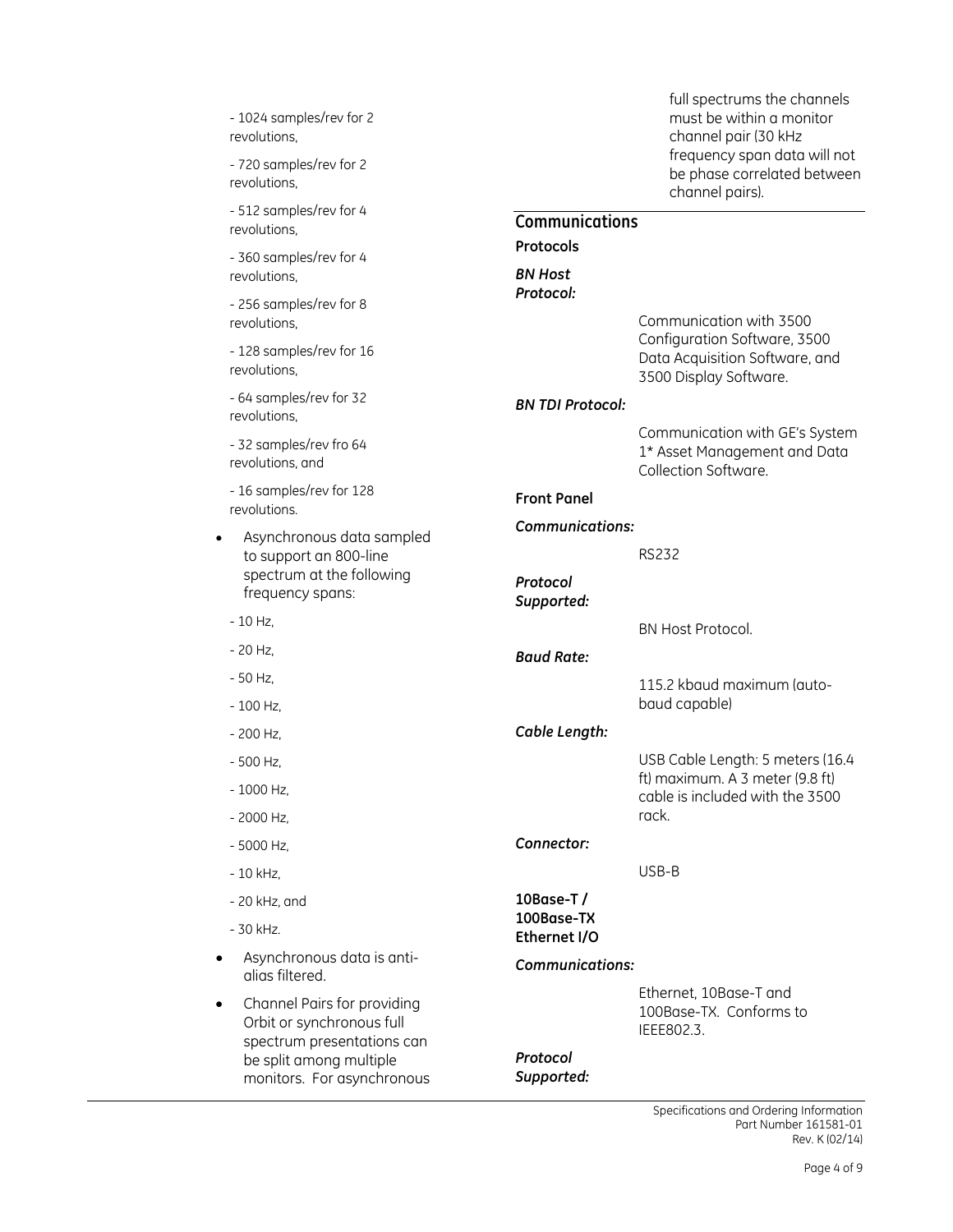|                             | BN Host Protocol and BN TDI<br>Protocol using Ethernet TCP/IP.               | Operating<br>Temperature:      |                                                                         |
|-----------------------------|------------------------------------------------------------------------------|--------------------------------|-------------------------------------------------------------------------|
| Connection:                 |                                                                              |                                | -30 °C to +65 °C (-22 °F to +149 °F)                                    |
|                             | RJ-45 (telephone jack style) for<br>10Base-T/100Base-TX Ethernet<br>cabling. | <b>Storage</b><br>Temperature: |                                                                         |
|                             |                                                                              |                                | -40 °C to +85 °C (-40 °F to +185 °F)                                    |
|                             |                                                                              | Humidity:                      |                                                                         |
| Cable Length:               |                                                                              |                                | 95%, non-condensing                                                     |
|                             | 100 metres (328 feet) maximum.                                               | <b>Battery Life</b>            |                                                                         |
| 100 Base-FX<br>Ethernet I/O |                                                                              | <b>Powered TDI:</b>            |                                                                         |
| <b>Communications:</b>      |                                                                              |                                | 38 years @ 50°C (122 °F)                                                |
|                             | Ethernet, 100Base-FX Fiber Optic,<br>full duplex multimode. Conforms         | Un-powered<br>TDI:             |                                                                         |
|                             | to IEEE802.3u.                                                               |                                | 12 years @ 50°C (122 °F)                                                |
| Protocol                    |                                                                              |                                | <b>Compliance and Certifications</b>                                    |
| Supported:                  |                                                                              | <b>EMC</b>                     |                                                                         |
|                             | BN Host Protocol and BN TDI<br>Protocol using Ethernet TCP/IP.               | Standards:<br>Environments     | EN 61000-6-2 Immunity for Industrial<br>EN 55011/CISPR 11 ISM Equipment |
| Connection:                 |                                                                              |                                | EN 61000-6-4 Emissions for Industrial                                   |
|                             | MT-RJ Male Fiber Optic connector<br>for 100 Base-FX cabling.                 | Environments                   |                                                                         |
| Cable Length:               | 2000 metres (6560 feet)<br>maximum, multimode fiber optic<br>cable.          |                                | European Community Directives:<br>EMC Directive 2004/108/EC             |
|                             |                                                                              | <b>Electrical Safety</b>       |                                                                         |

## **Note**

The 3500/22M has a MT-RJ Male connector on the unit for Fiber Optic 100 Base-FX cabling therefore you MUST use a MT-RJ Female connector on the fiber optic cable to ensure proper connectivity.

#### **Environmental Limits**

**TDI Module, 10Base-T / 100Base-TX I/O, and 100Base-FX I/O**

#### Standards: EN 61010-1

European Community Directives: 2006/95/EC Low Voltage

**Hazardous Area Approvals North American** *Approval Option (01)*

Class 1, Div 2

Groups A, B, C, D

T4  $\textcircled{ }$  Ta = -20 °C to +65 °C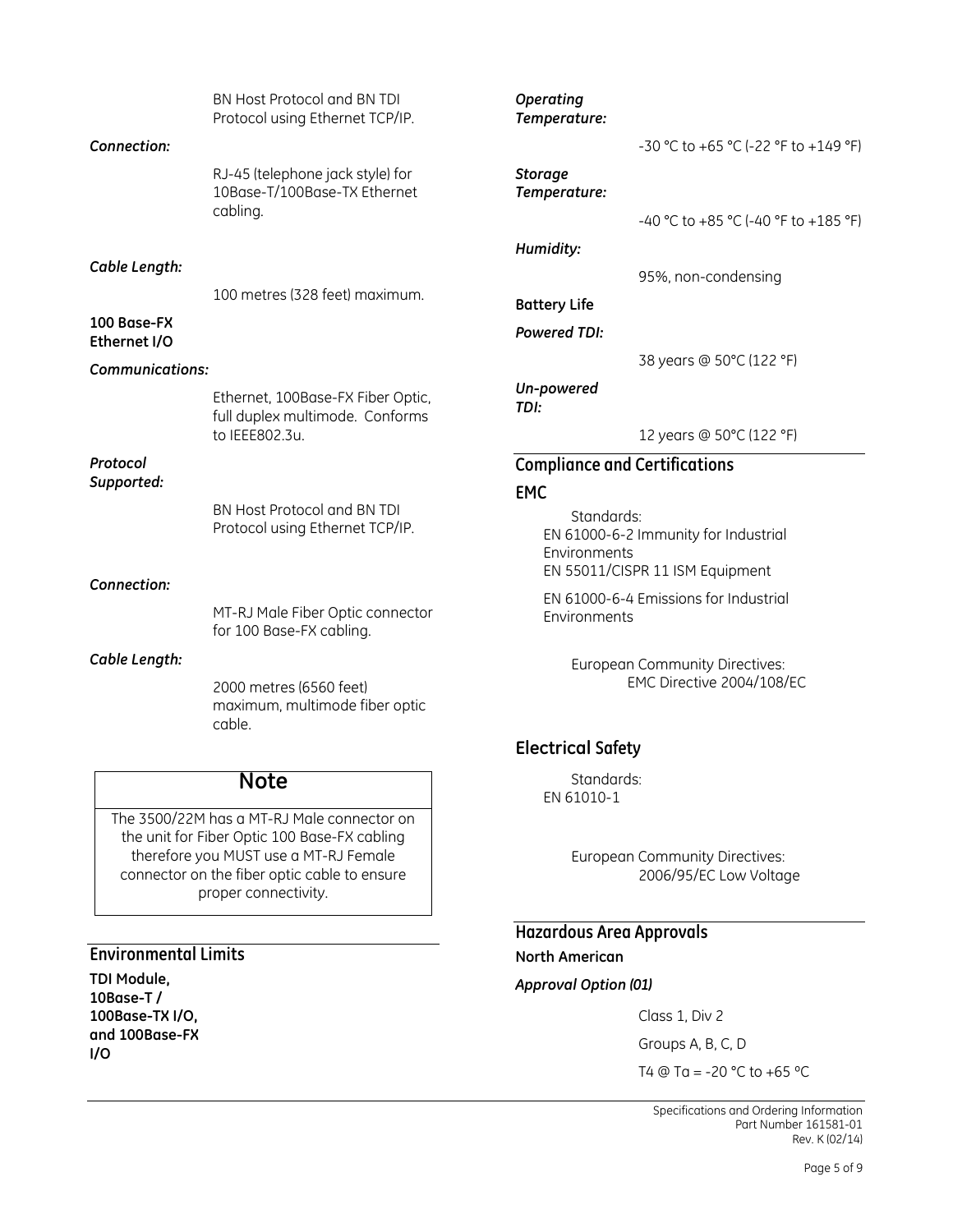#### **North American**

#### *Approval Option (02)*

Ex nC[L] IIC Class 1, Zone 2 Class 1, Div 2, Groups A, B, C, D T4 @ Ta -20 °C to +65 ºC (-4 ºF to +150 ºF)

#### **ATEX:**

*Approval Option (02)*

**For Selected Ordering Options with ATEX/North American agency approvals:**

 $\langle \xi_{x} \rangle$  II 3/(3) G

Ex nC[L] IIC

```
T4 @ Ta = -20 °C to +65 ºC
(-4 ºF to +150 ºF)
```
#### **Brazil**

*Approval Option (02)*

#### **For Selected Ordering Options with ATEX/North American agency approvals:**

BR-Ex nC [nL] IIC T4

T4 @ Ta = -20 °C to +65 ºC

(-4 ºF to +150 ºF)

#### **South Africa**

*Approval Option (02)*

#### **For Selected Ordering Options with ATEX/North American agency approvals:**

Ex nCAL [ia] IIC T4

Ex nCAL [L] IIC T4

T4  $\textcircled{ }$  Ta = -20 °C to +65 °C

#### (-4 ºF to +150 ºF)

**Note:** When used with Internal Barrier I/O Module, refer to specification sheet 141495-01 for approvals information.

For further certification and approvals information please visit the following website: [www.ge-mcs.com/bently](http://www.ge-energy.com/bently)

#### **Physical**

**TDI Module**

*Dimensions (Height x Width x Depth)*

> 241.3 mm x 24.4 mm x 241.8 mm (9.50 in x 0.96 in x 9.52 in).

#### *Weight*

0.91 kg (2.0 lbs).

#### **I/O Modules**

*Dimensions (Height x Width x Depth)*

241.3 mm x 24.4 mm x 99.1 mm (9.50 in x 0.96 in x 3.90 in).

#### *Weight*

0.20 kg (0.44 lbs).

### **Rack Space**

**Requirements**

*TDI Module*

1 full-height front slot.

#### *I/O Modules*

1 full-height rear slot

## **Ordering Information**

#### **List of Options and Part Numbers 3500/22M TDI Module and I/O**

#### **3500/22-AXX-BXX-CXX**

**A:** Transient Data Interface Type

- **0 1** Standard (Use for standard monitoring applications)
- **0 2** TMR (Use only for applications that require a Triple Modular Redundant Configuration).
- **B:** I/O Module Type
	- **0 1** 10Base-T/100Base-TX Ethernet I/O module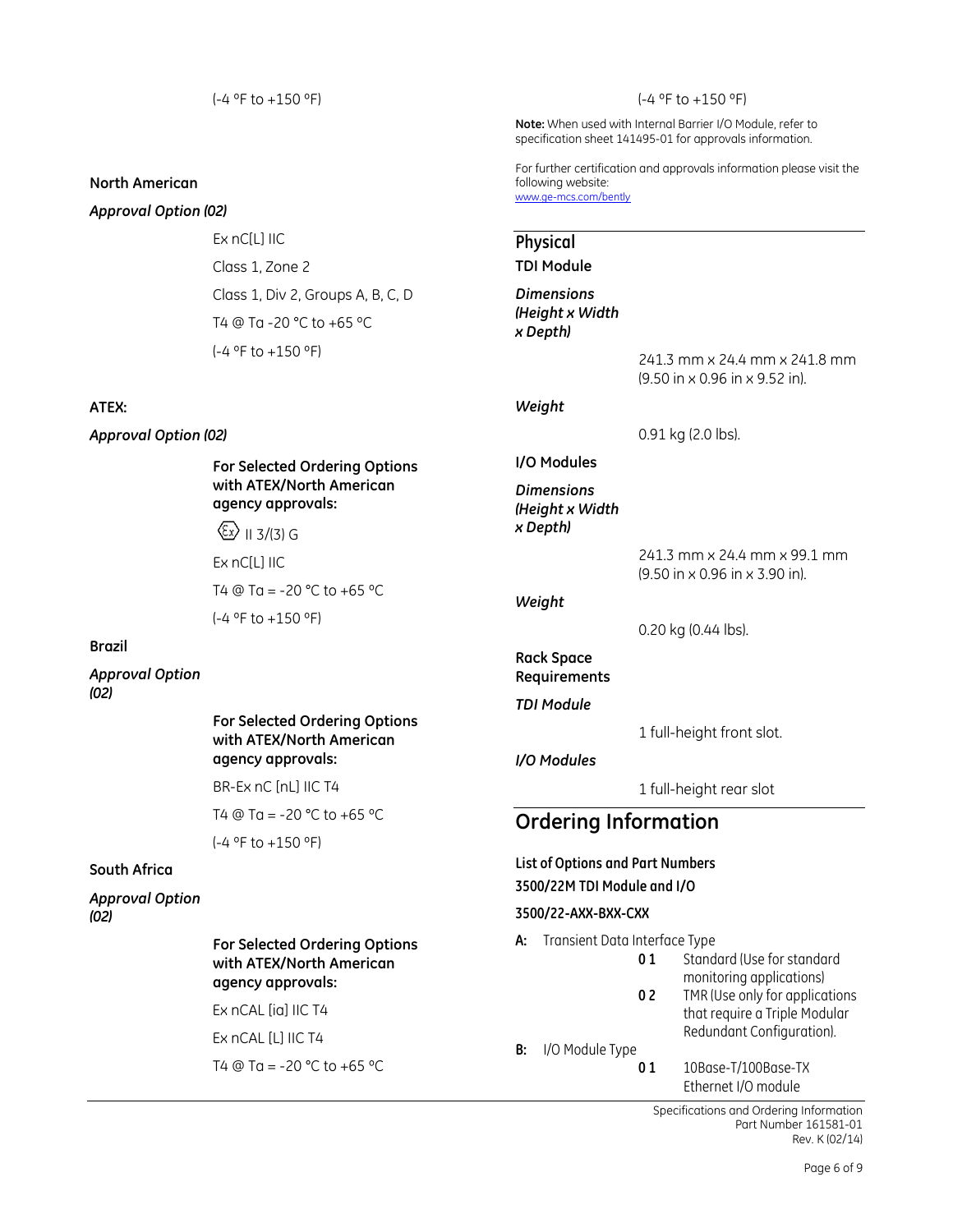| 02 | 100Base-FX (Fiber Optic) |
|----|--------------------------|
|    | Ethernet I/O module      |

- **C:** Agency Approval Option
	- **0 0** None
		- **0 1** CSA/NRTL/C
		- **0 2** CSA/ATEX

#### **3500/22M Dynamic Data Enabling Disk**

This disk enables the number of channels of dynamic data (i.e., the ability to collect waveforms) that the TDI will support. There are two levels of dynamic data. Steady-State points are channels that collect waveform data due either to a software command or to an alarm event, and therefore support current values, scheduled waveform capture, and alarm data capture. Transient points provide all the function of a Steady-State point with the additional capability of waveform collection due to parameter variations such as machine speed. **3500/09-AXXX-BXXX**

**A:** Steady-State Points: 0 to 672 **B:** Transient Points:

| 0 to 672                                      |
|-----------------------------------------------|
| Note: The sum of the two fields must be equal |
| to or less than 672. One disk can support     |
| multiple TDIs.                                |

#### **Ethernet Cables:**

#### **Standard 10 Base-T/100 Base-TX Shielded Category 5 Cable with RJ-45 connectors (solid conductor)**

#### **138131-AXXX**

| А: | Cable Length: |       |                                                                       |
|----|---------------|-------|-----------------------------------------------------------------------|
|    |               | 006   | 6 feet (1.8 m)                                                        |
|    |               | 010   | 10 feet (3.0 m)                                                       |
|    |               | 025   | 25 feet (7.6 m)                                                       |
|    |               | 040   | 40 feet (12.2 m)                                                      |
|    |               | 050   | 50 feet (15.2 m)                                                      |
|    |               | 075   | 75 feet (22.9 m)                                                      |
|    |               | 085   | 85 feet (25.9 m)                                                      |
|    |               | 100   | 100 feet (30.5 m)                                                     |
|    |               | 120   | 120 feet (36.6 m)                                                     |
|    |               | 150   | 150 feet (45.7 m)                                                     |
|    |               | 200   | 200 feet (61.0 m)                                                     |
|    |               | 250   | 250 feet (76.2 m)                                                     |
|    |               | 320   | 320 feet (97.5 m)                                                     |
|    |               | Note: | Standard lengths for 10Base-T/100<br>Base-TX cabling are shown above. |

#### **100 Base-FX Fiber Optic Cable with MT-RJ Female connectors 161756-AXXX**

**A:** Length (in ft.) up to 1300 ft (400 m) in length: 10 ft. – 500 ft. in 10 ft. increments only 500 ft. – 1300 ft. in 100 ft. increments only

| <b>Spares</b><br>288055-01 |                                                              |
|----------------------------|--------------------------------------------------------------|
|                            | Standard Transient Data Interface<br>Module with USB cable   |
| 288055-02                  |                                                              |
|                            | <b>TMR Transient Data Interface</b><br>Module with USB cable |
| 100M2833                   |                                                              |
|                            | 10 foot A to B USB cable                                     |
| 146031-01                  |                                                              |
|                            | 10Base-T/100Base-TX I/O Module                               |
| 146031-02                  |                                                              |
|                            | 100Base-FX (Fiber Optic) I/O<br>Module                       |
| 147364-01                  |                                                              |
|                            | 3500 Buffered Signal Output<br>Module                        |
| 161580-01                  |                                                              |
|                            | 3500/22M TDI Operation and<br>Maintenance Manual             |
| 164466-01                  |                                                              |
|                            | Network Accessories Datasheet                                |
| 00580441                   |                                                              |
|                            | Connector header, internal<br>termination, 3-position, green |
| 00580436                   |                                                              |
|                            | Connector header, internal<br>termination, 6-position, green |
|                            |                                                              |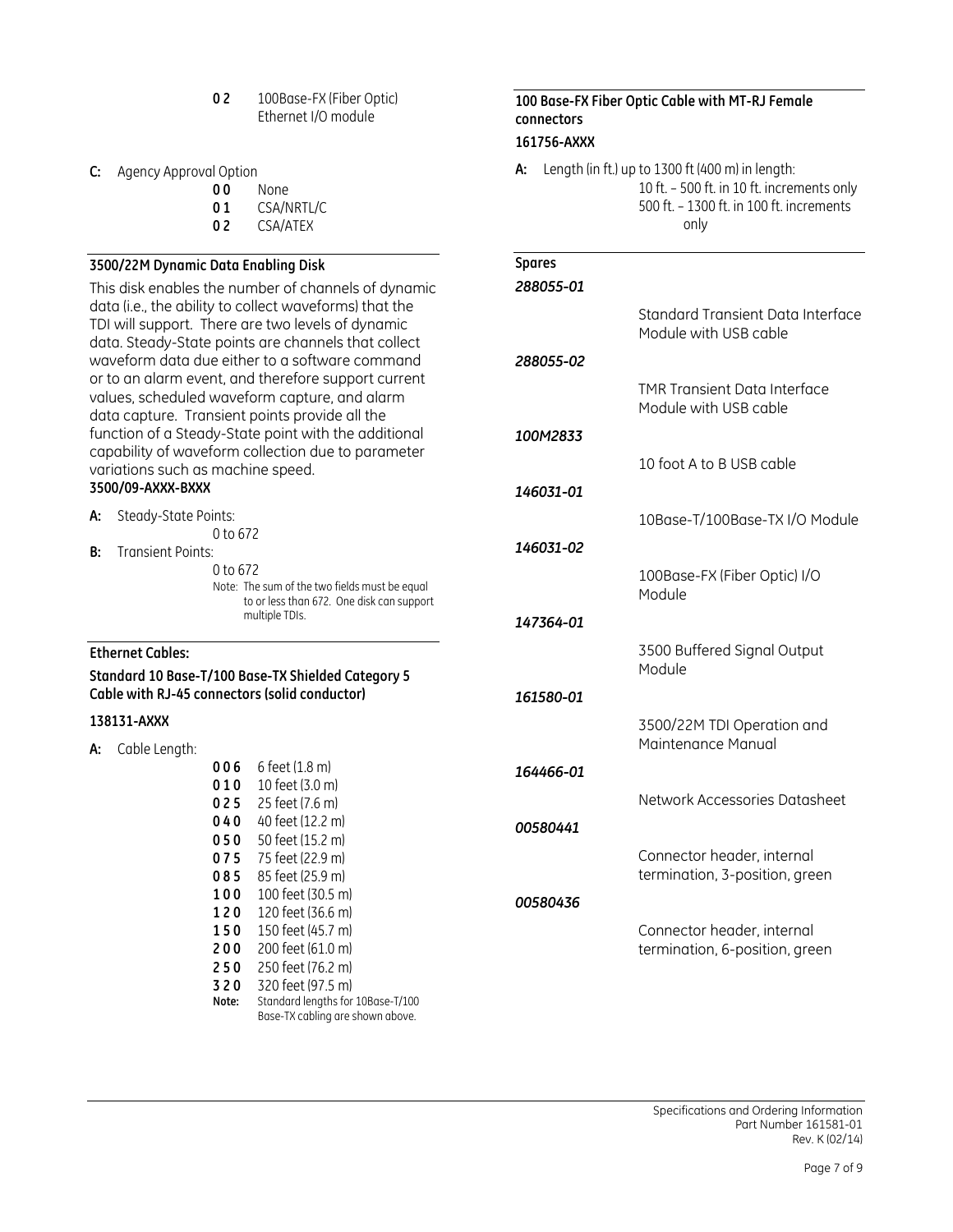## **Graphs and Figures**



|                          | Main module                                                        |
|--------------------------|--------------------------------------------------------------------|
| $\overline{\phantom{0}}$ | 10 Base-T/100 Base-TX Ethernet I/O module                          |
| 3                        | 100 Base-FX Ethernet I/O module                                    |
| 4                        | LEDs: Indicates the operating status of the module                 |
| 5                        | Hardware switches                                                  |
| 6                        | Configuration port: Configure or retrieve machinery data using USB |
| $\overline{7}$           | OK relay: Indicates the OK status of the rack                      |
| 8                        | Fiber optic Ethernet port: For configuration and data collection   |
| 9                        | RJ-45 Ethernet port: For configuration and data collection         |
| 10                       | System contacts                                                    |